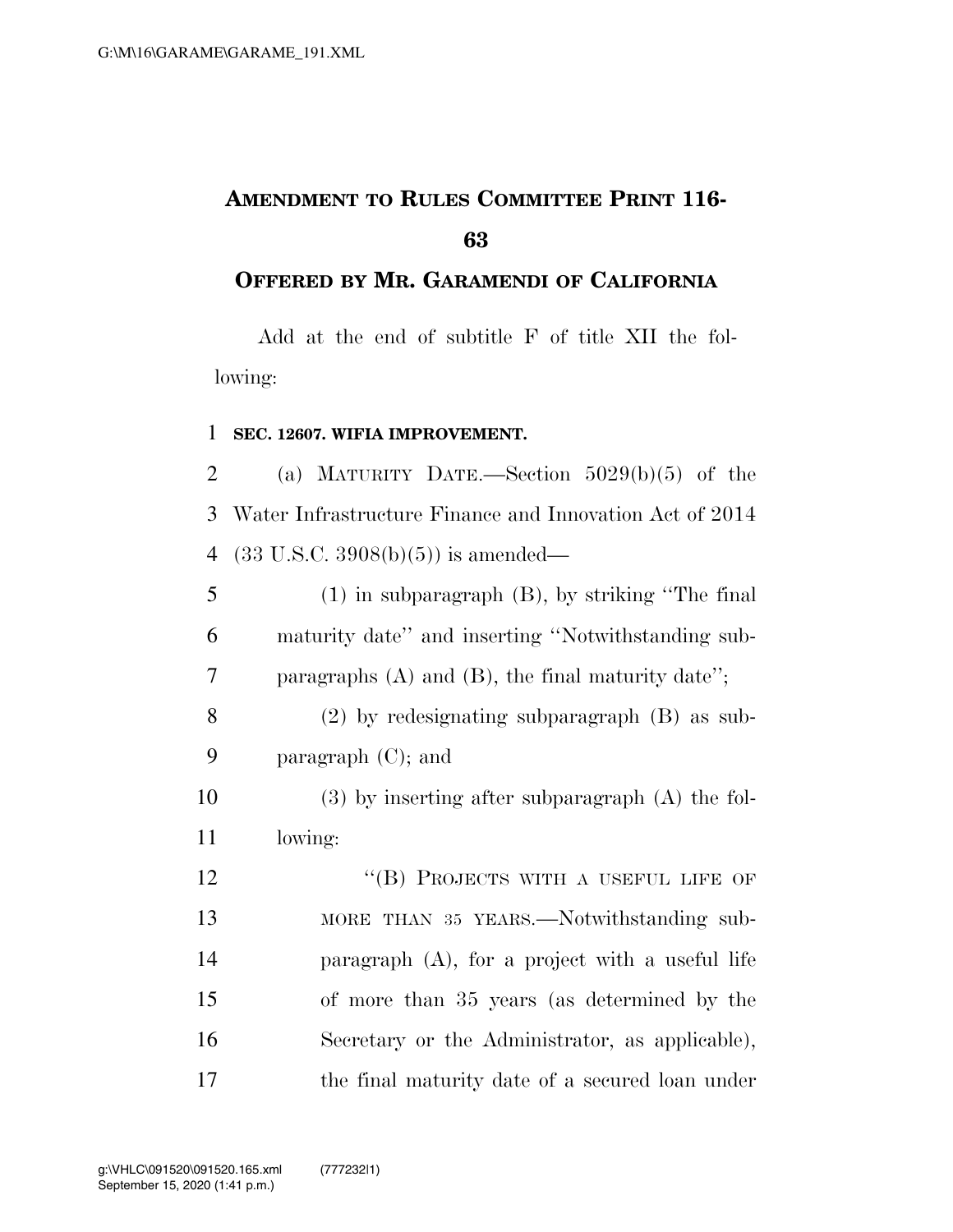| $\mathbf{1}$   | this section shall be not later than the earlier                               |  |  |
|----------------|--------------------------------------------------------------------------------|--|--|
| $\overline{2}$ | $of$ —                                                                         |  |  |
| 3              | $``(i)$ the date that is 55 years after the                                    |  |  |
| $\overline{4}$ | date of substantial completion of the rel-                                     |  |  |
| 5              | evant project (as determined by the Sec-                                       |  |  |
| 6              | retary or the Administrator, as applicable);                                   |  |  |
| 7              | and                                                                            |  |  |
| 8              | "(ii) if the useful life of the project is                                     |  |  |
| 9              | less than 55 years, the useful life of the                                     |  |  |
| 10             | project.".                                                                     |  |  |
| 11             | (b) BUDGETARY TREATMENT OF CERTAIN AMOUNTS                                     |  |  |
| 12             | OF FINANCIAL ASSISTANCE.—Subtitle C of title V of the                          |  |  |
| 13             | Water Infrastructure Finance and Innovation Act of 2014                        |  |  |
| 14             | $(33 \text{ U.S.C. } 3901 \text{ et seq.})$ is amended by adding at the end    |  |  |
| 15             | the following:                                                                 |  |  |
| 16             | "SEC.<br>5036.<br><b>BUDGETARY</b><br><b>TREATMENT</b><br>OF<br><b>CERTAIN</b> |  |  |
| 17             | AMOUNTS OF FINANCIAL ASSISTANCE.                                               |  |  |
| 18             | "If the recipient of financial assistance for a project                        |  |  |
| 19             | under this subtitle is an eligible entity other than a Fed-                    |  |  |
| 20             | eral entity, agency, or instrumentality, and the dedicated                     |  |  |
| 21             | sources of repayment of that financial assistance are non-                     |  |  |
| 22             | Federal revenue sources, such financial assistance shall,                      |  |  |
| 23             | for purposes of budgetary treatment under the Federal                          |  |  |
| 24             | Credit Reform Act of 1990 (2 U.S.C. 661 et seq.)—                              |  |  |
| 25             | $\cdot$ (1) be deemed to be non-Federal; and                                   |  |  |